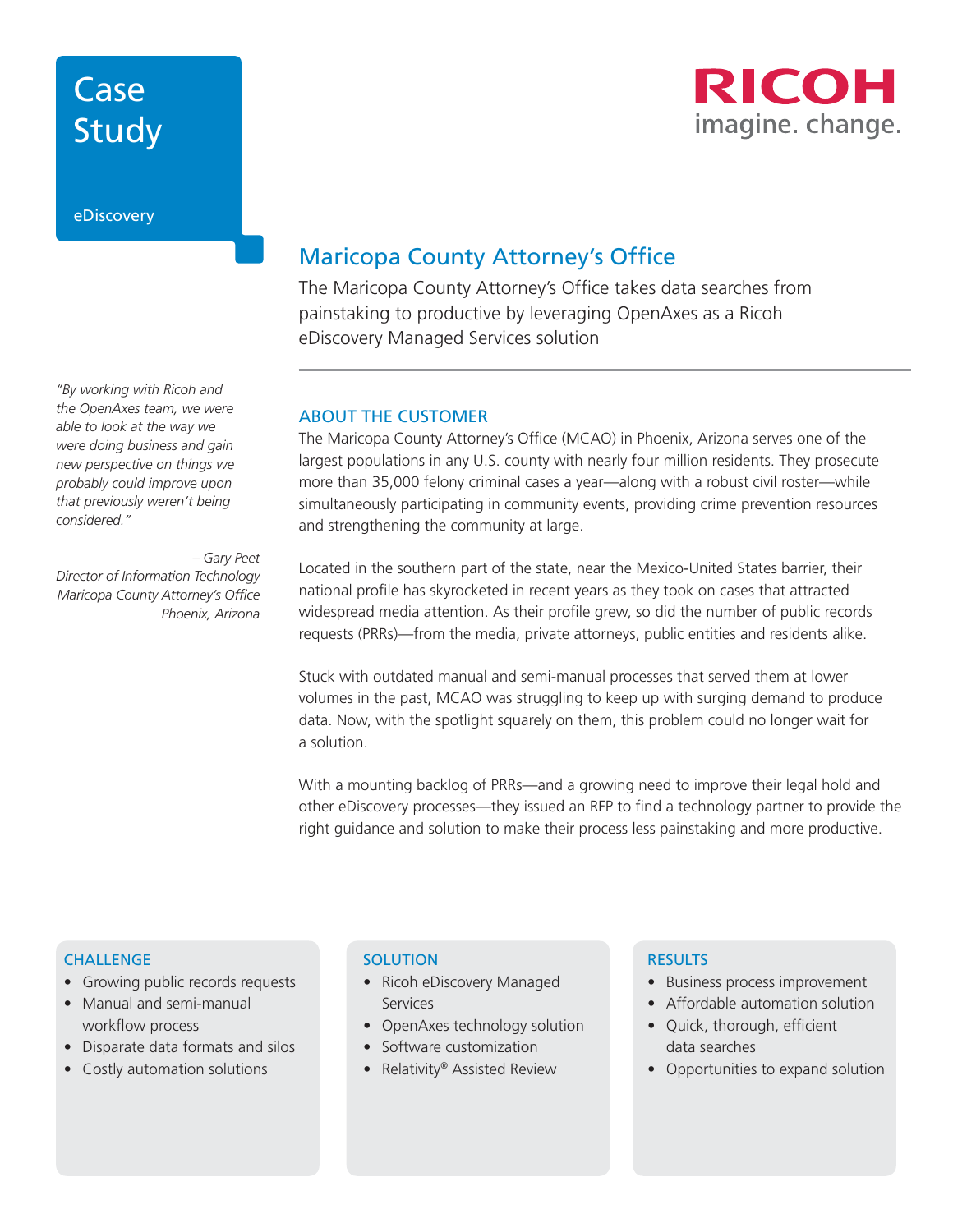# Case Study

### **CHALLENGE**

Five years ago, the county's PRRs jumped exponentially because of growing media attention. MCAO went from processing approximately 30 PRRs per year, to processing more than a thousand per year.

As requests continued to grow, they increased their staff from two to nine. The employees included a custodian of records, a mix of full- and part- time attorneys, paralegals and support staff. But that wasn't enough to reduce the typical nine-week turnaround time. One IT staff member spent six weeks trying to find and pull all the data for a single PPR.

Another critical issue was that the data resided in a variety of formats that included hard copies, emails and unstructured files on shared drives. The staff had no way of consolidating the data, forcing them to hunt through disparate data silos to find the records they needed.

Legal holds were also weighing the department down. They relied on their Adobe® technology platform to perform basic keyword searches for legal holds, but the technology was limited and it pulled up far more records than needed.

When the RFP responses started coming in, MCAO was enthusiastic, but unfortunately none of the proposals were feasible. They did select one provider, only to learn the costly solution exceeded their budget and scope.

"That provider's solution was powerful and capable, but I'd equate it to bringing an elephant gun to a squirrel hunt," said Gary Peet, Director of Information Technology at Maricopa County Attorney's Office. "Plus, it was cost prohibitive to implement countywide."

"The other provider's solution was powerful and capable, but I'd equate it to bringing an elephant gun to a squirrel hunt. Plus, it was cost prohibitive to implement countywide."

Continuing with the wrong tools for their data intake process, searches and storage via silos simply wouldn't do. Peet turned to Ricoh eDiscovery for a solution–one that was robust and reasonably priced, that would automate their data and streamline their process and workflow.

#### **SOLUTION**

Ricoh eDiscovery had recently added the powerful new solution, OpenAxes, to its technology portfolio. With no up-front capital investment, OpenAxes is a subscription-based Software-as-a-Service (SaaS) solution that resides behind an organization's firewall for onpremise identification, collection, smart culling and data management.

Ricoh manages and maintains the technology, handling everything from installation, configuration and software updates on an ongoing basis. Users are provided login access to view their data—all at a fixed cost.

It sounded almost too good to be true for Peet and his team, who were tired of conducting labor-intensive data searches in the trenches. But after Ricoh demonstrated the OpenAxes solution, the IT department was sold. They quickly became the champion for Ricoh's solution, propelling it through their legal department as well as other stakeholders to gain final approval.

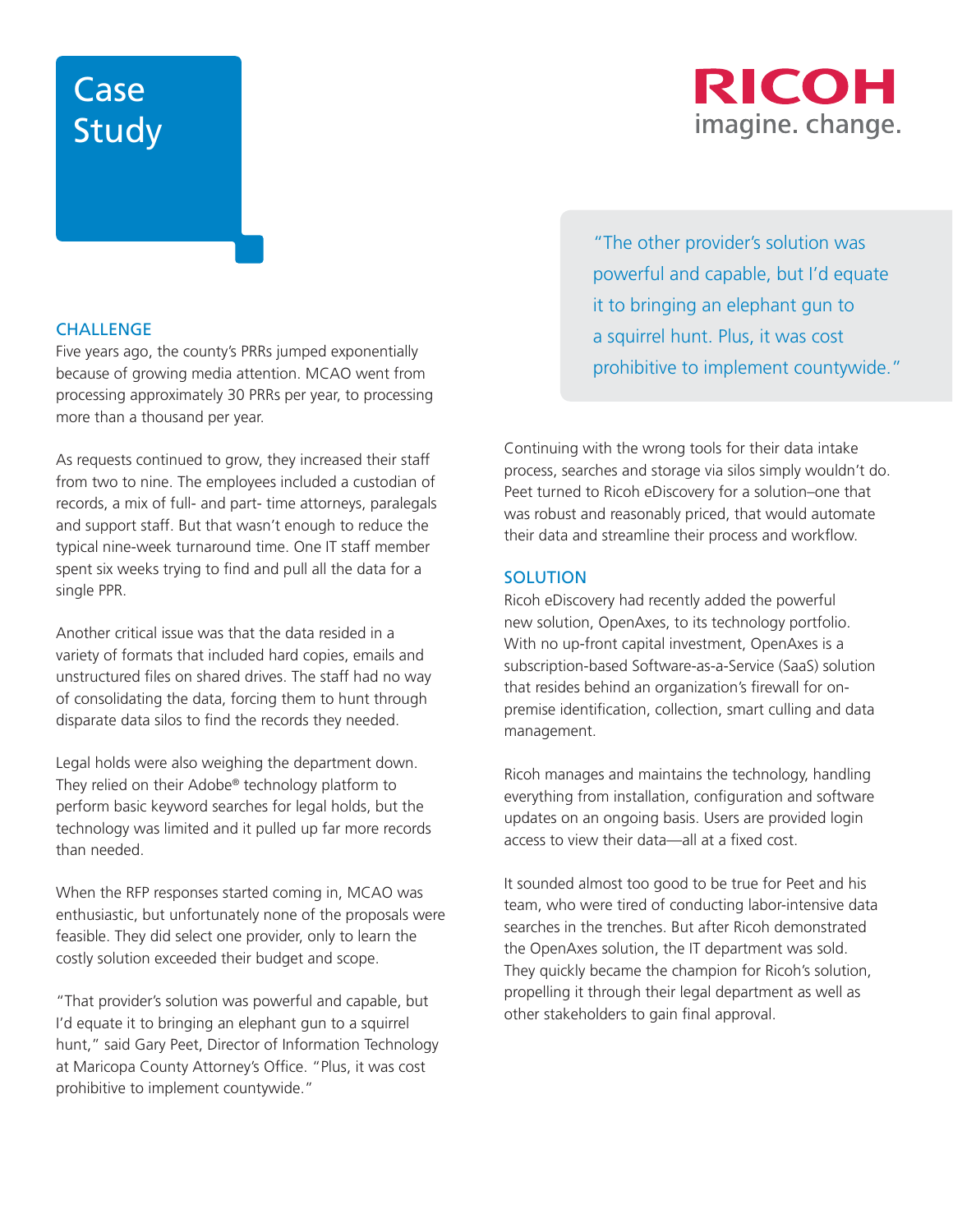# RICOH imagine. change.

# Case Study

"The Ricoh and OpenAxes solution was an easy choice," said Peet. "With other solutions, we would have to pay hundreds of thousands of dollars in capital costs. With Ricoh's solution, we pay a flat monthly fee and run OpenAxes on our existing server infrastructure and it is easily incorporated into our public records review workflow to satisfy the needs of our civil and litigation division."

Once the decision was made, Ricoh implemented the OpenAxes solution within a week and provided one-onone training sessions with users to ensure they understood all the functionality and could begin using it immediately.

"The Ricoh and OpenAxes solution was an easy choice. With other solutions, we would have to pay hundreds of thousands of dollars in capital costs. With Ricoh's solution, we pay a flat monthly fee and run OpenAxes on our existing server infrastructure."

"The people at OpenAxes and Ricoh spent time with us to customize the solution to our needs," said Peet. "It was a very good process and we got everything we needed."

For instance, before OpenAxes, searches would primarily scan only emails contained in the current email database. Older emails that had been archived as a Personal Storage Table (PST) file were much more difficult to search. Ricoh customized the solution to find open and available emails

as well as those encapsulated into PST files. Ricoh also eliminated time-consuming indexing of folders that were being searched. Now, they have a continuous, live index of folders accessed—reducing a typical 20-hour indexing process down to a few minutes.

### RESULTS

The Maricopa County Attorney's Office now has a powerful technology tool in OpenAxes and a collaborative partnership with Ricoh eDiscovery that has transformed their PRR and legal hold workflow processes. They conduct searches quickly, thoroughly and efficiently to meet the growing demand for information.

Now, they're looking to expand the solution to other government agencies in the county and build on the capabilities of OpenAxes to streamline more of their business processes.

"By working with Ricoh and the OpenAxes team, we were able to look at the way we were doing business and gain new perspective on things we probably could improve upon that previously weren't being considered," said Peet.

### **Affordable solution, streamlined automation**

As a government agency, funds are rarely plentiful and most solutions for automating data searches are pricey. By implementing Ricoh's OpenAxes technology, MCAO found exactly what they were looking for—at a cost they could afford.

"Prior to Ricoh and OpenAxes, our searches were limited," said Peet. "Now, we can get into more source information to do our searches and we have a greater scope of folders that can be searched."

MCAO has significantly streamlined their approach to the legal hold, identification, collection, processing and search phases of eDiscovery. Using the data filtering and tagging features of OpenAxes, they can cull down the same amount of data that previously took them 6 weeks, in just 3.5 hours.